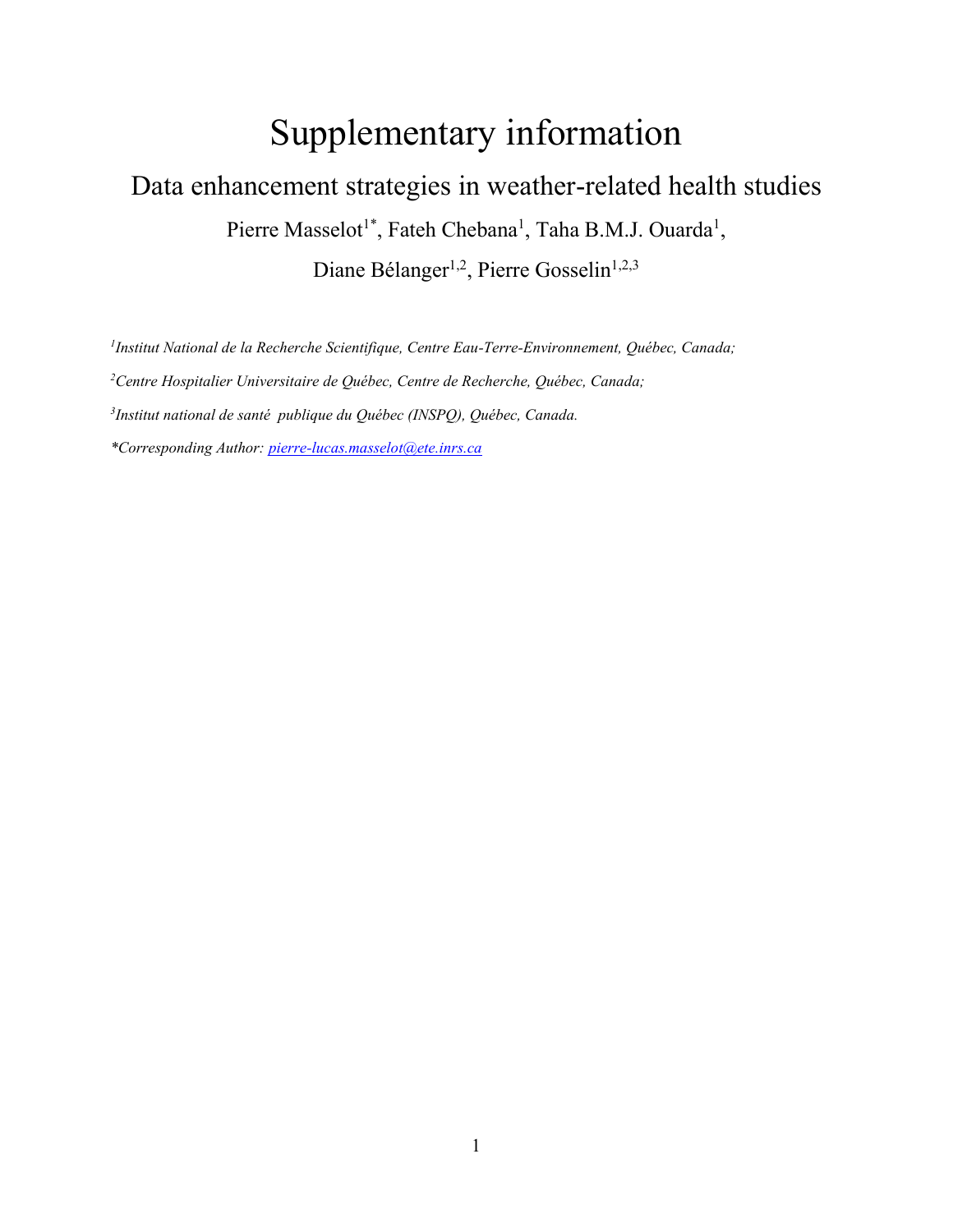Figure S1 shows, as an example, the aggregated mortality of year 2010 for Strategy 1. Aggregation is performed through Nadaraya-Watson kernel smoothing with a 7-day Epanechnikov kernel. Note that the window includes only future values, *i.e.* the aggregation at time  $t$  is computed with observations at times  $t, ..., t + 6$ . The aggregated series shows that Strategy 1 smooth a nonnegligible amount of noise from mortality data. However, notable events are kept in the series, such as the important over-mortality event during the July heat wave (see Bustinza et al., 2013).

Figure S2 shows the IMF obtained by decomposing the temperature series through EMD. More precisely, here the noise-assisted EMD of Rehman et al. (2013) is used here, with two noise variables having a standard deviation equal to 10% of the temperature's standard deviation. Note that consecutive IMF spanning similar frequencies have been summed to yield the IMF C8 and 11 of Figure S2. Figure S2 shows that the temperature seasonality and trend due to climate change are well represented in the IMF.



**Figure S1. Aggregated mortality of year 2010 used in AG strategy.**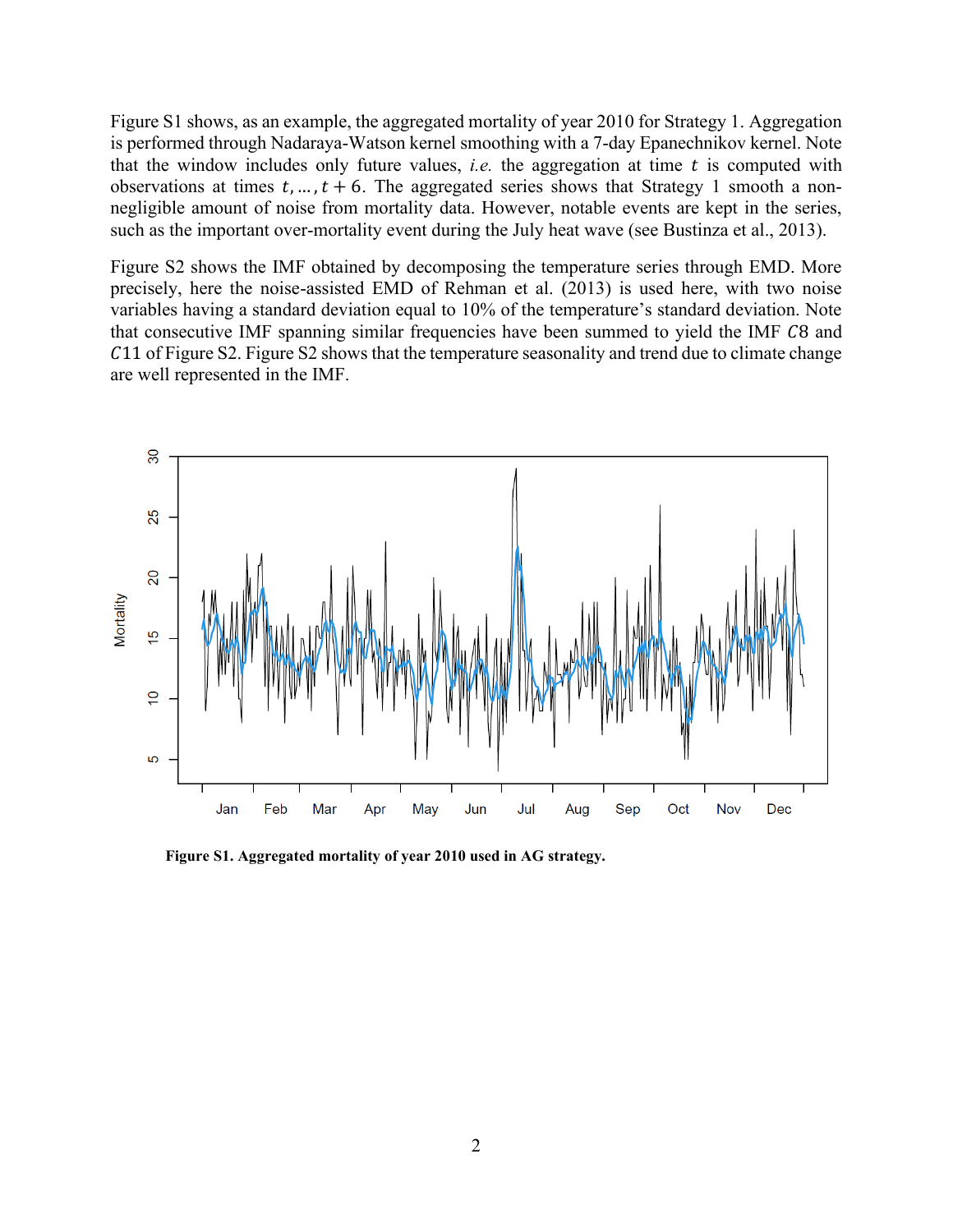

**Figure S2. Decomposed temperature series used in EMDR strategy.**